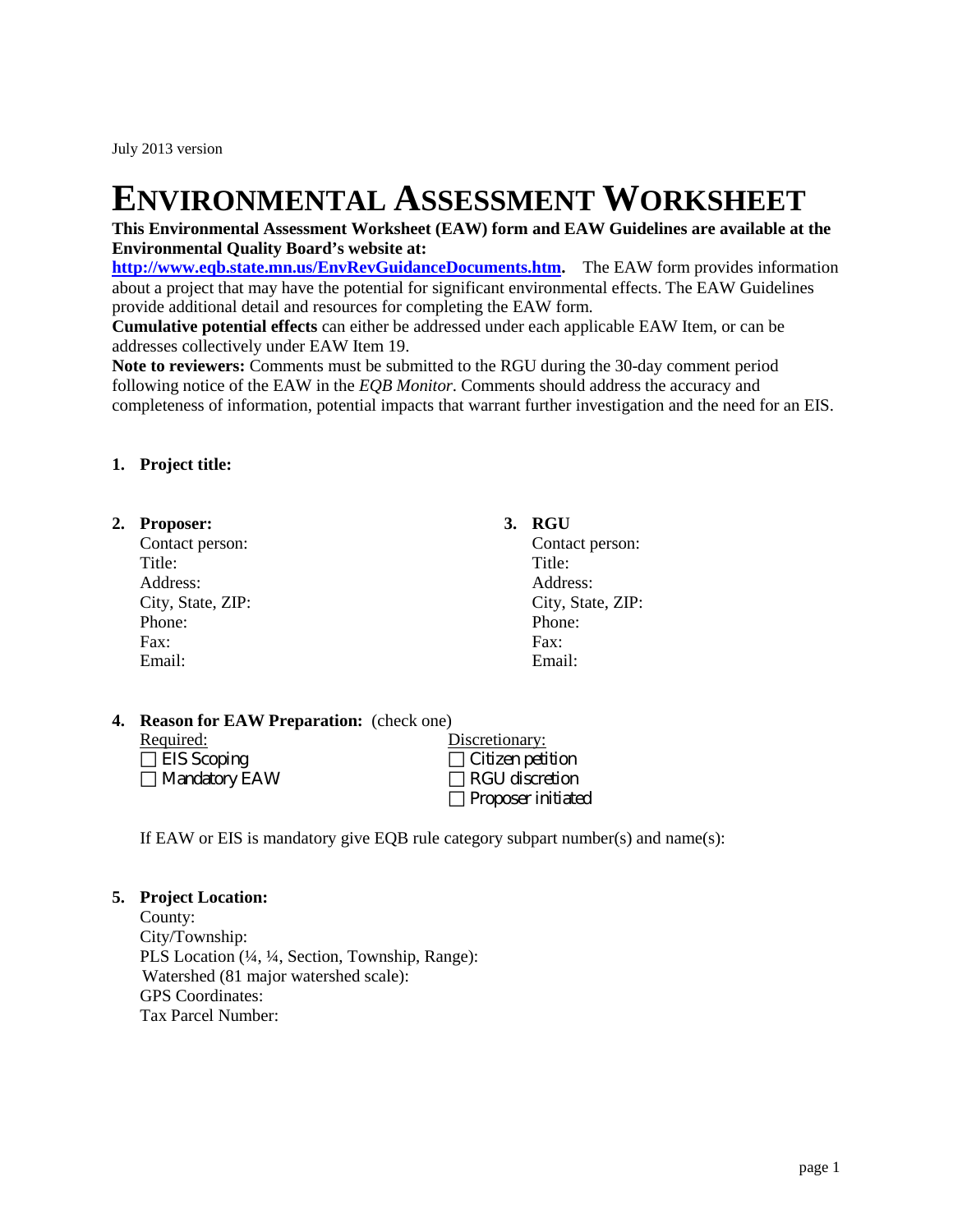# **At a minimum attach each of the following to the EAW:**

- County map showing the general location of the project;
- U.S. Geological Survey 7.5 minute, 1:24,000 scale map indicating project boundaries (photocopy ä, acceptable); and
- Site plans showing all significant project and natural features. Pre-construction site plan and post-¥. construction site plan.

# **6. Project Description:**

- a. Provide the brief project summary to be published in the *EQB Monitor*, (approximately 50 words).
- b. Give a complete description of the proposed project and related new construction, including infrastructure needs. If the project is an expansion include a description of the existing facility. Emphasize: 1) construction, operation methods and features that will cause physical manipulation of the environment or will produce wastes, 2) modifications to existing equipment or industrial processes, 3) significant demolition, removal or remodeling of existing structures, and 4) timing and duration of construction activities.
- c. Project magnitude:

| <b>Total Project Acreage</b>                 |  |
|----------------------------------------------|--|
| Linear project length                        |  |
| Number and type of residential units         |  |
| Commercial building area (in square feet)    |  |
| Industrial building area (in square feet)    |  |
| Institutional building area (in square feet) |  |
| Other uses – specify (in square feet)        |  |
| Structure height(s)                          |  |

- d. Explain the project purpose; if the project will be carried out by a governmental unit, explain the need for the project and identify its beneficiaries.
- e. Are future stages of this development including development on any other property planned or likely to happen?  $\Box$  Yes  $\Box$  No If yes, briefly describe future stages, relationship to present project, timeline and plans for environmental review.
- f. Is this project a subsequent stage of an earlier project?  $\Box$  Yes  $\Box$  No If yes, briefly describe the past development, timeline and any past environmental review.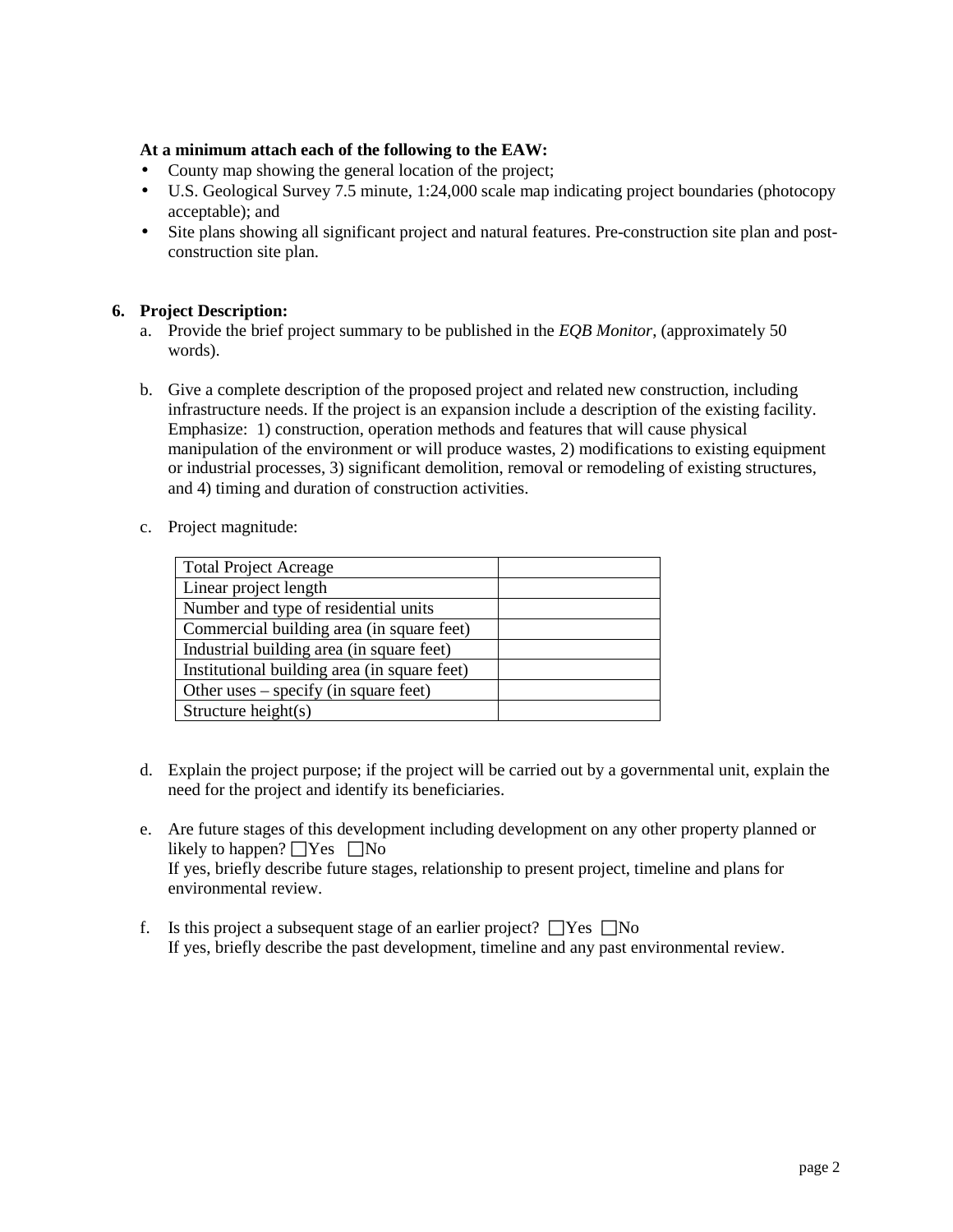**7. Cover types:** Estimate the acreage of the site with each of the following cover types before and after development:

|                 | <b>Before</b> | <b>After</b> |                        | <b>Before</b> | <b>After</b> |
|-----------------|---------------|--------------|------------------------|---------------|--------------|
|                 |               |              |                        |               |              |
| Wetlands        |               |              | Lawn/landscaping       |               |              |
| Deep            |               |              | Impervious             |               |              |
| water/streams   |               |              | surface                |               |              |
| Wooded/forest   |               |              | <b>Stormwater Pond</b> |               |              |
| Brush/Grassland |               |              | Other (describe)       |               |              |
| Cropland        |               |              |                        |               |              |
|                 |               |              | <b>TOTAL</b>           |               |              |

**8. Permits and approvals required:** List all known local, state and federal permits, approvals, certifications and financial assistance for the project. Include modifications of any existing permits, governmental review of plans and all direct and indirect forms of public financial assistance including bond guarantees, Tax Increment Financing and infrastructure. *All of these final decisions are prohibited until all appropriate environmental review has been completed. See Minnesota Rules, Chapter 4410.3100.*

| Unit of government | Type of application | Status |
|--------------------|---------------------|--------|
|                    |                     |        |

**Cumulative potential effects may be considered and addressed in response to individual EAW Item Nos. 9-18, or the RGU can address all cumulative potential effects in response to EAW Item No. 19. If addressing cumulative effect under individual items, make sure to include information requested in EAW Item No. 19** 

# **9. Land use:**

- a. Describe:
	- i. Existing land use of the site as well as areas adjacent to and near the site, including parks, trails, prime or unique farmlands.
	- ii. Plans. Describe planned land use as identified in comprehensive plan (if available) and any other applicable plan for land use, water, or resources management by a local, regional, state, or federal agency.
	- iii. Zoning, including special districts or overlays such as shoreland, floodplain, wild and scenic rivers, critical area, agricultural preserves, etc.
- b. Discuss the project's compatibility with nearby land uses, zoning, and plans listed in Item 9a above, concentrating on implications for environmental effects.
- c. Identify measures incorporated into the proposed project to mitigate any potential incompatibility as discussed in Item 9b above.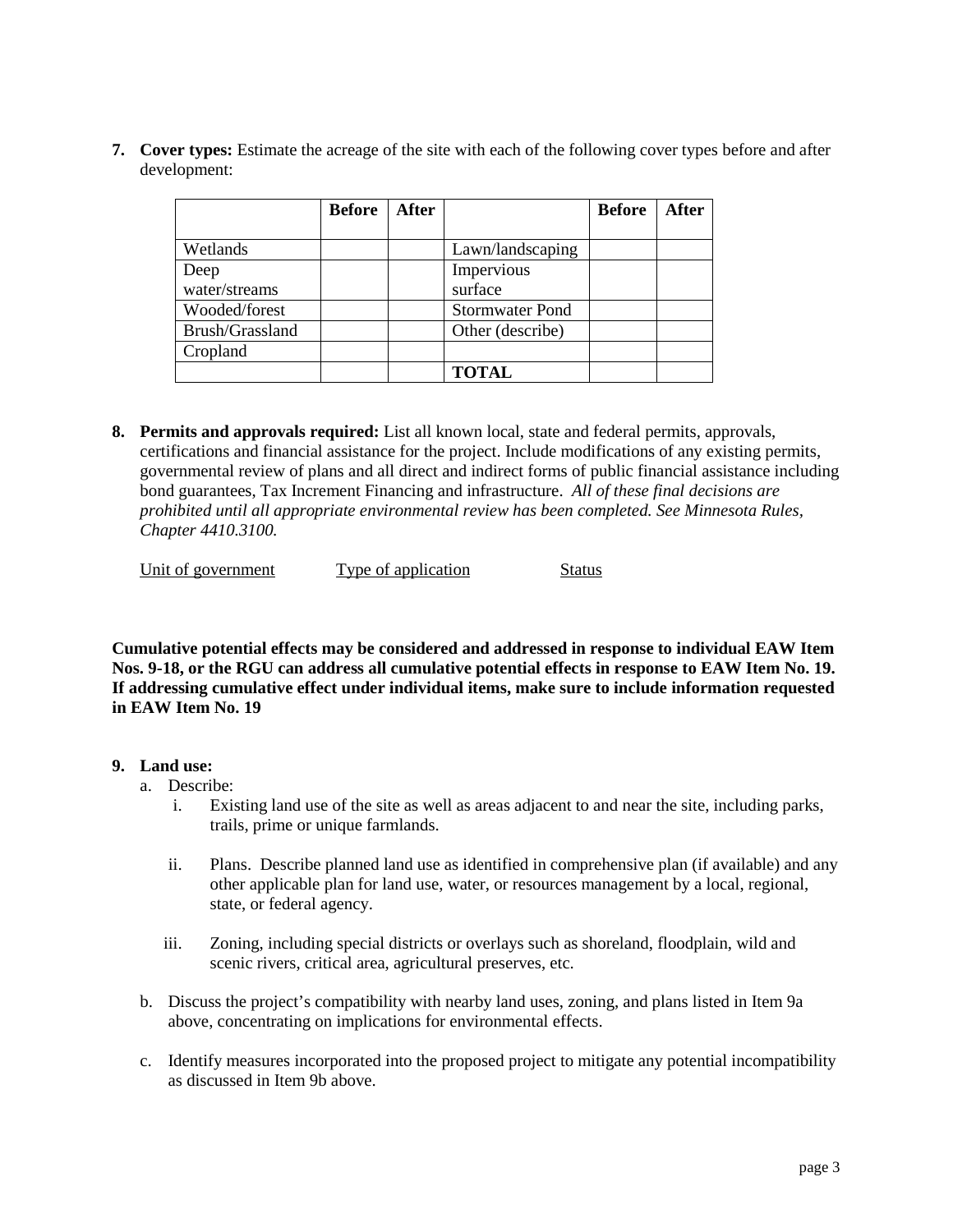### **10. Geology, soils and topography/land forms:**

- a. Geology Describe the geology underlying the project area and identify and map any susceptible geologic features such as sinkholes, shallow limestone formations, unconfined/shallow aquifers, or karst conditions. Discuss any limitations of these features for the project and any effects the project could have on these features. Identify any project designs or mitigation measures to address effects to geologic features.
- b. Soils and topography Describe the soils on the site, giving NRCS (SCS) classifications and descriptions, including limitations of soils. Describe topography, any special site conditions relating to erosion potential, soil stability or other soils limitations, such as steep slopes, highly permeable soils. Provide estimated volume and acreage of soil excavation and/or grading. Discuss impacts from project activities (distinguish between construction and operational activities) related to soils and topography. Identify measures during and after project construction to address soil limitations including stabilization, soil corrections or other measures. Erosion/sedimentation control related to stormwater runoff should be addressed in response to Item 11.b.ii.

NOTE: For silica sand projects, the EAW must include a hydrogeologic investigation assessing the potential groundwater and surface water effects and geologic conditions that could create an increased risk of potentially significant effects on groundwater and surface water. Descriptions of water resources and potential effects from the project in EAW Item 11 must be consistent with the geology, soils and topography/land forms and potential effects described in EAW Item 10.

### **11. Water resources:**

- a. Describe surface water and groundwater features on or near the site in a.i. and a.ii. below.
	- i. Surface water lakes, streams, wetlands, intermittent channels, and county/judicial ditches. Include any special designations such as public waters, trout stream/lake, wildlife lakes, migratory waterfowl feeding/resting lake, and outstanding resource value water. Include water quality impairments or special designations listed on the current MPCA 303d Impaired Waters List that are within 1 mile of the project. Include DNR Public Waters Inventory number(s), if any.
	- ii. Groundwater aquifers, springs, seeps. Include: 1) depth to groundwater; 2) if project is within a MDH wellhead protection area; 3) identification of any onsite and/or nearby wells, including unique numbers and well logs if available. If there are no wells known on site or nearby, explain the methodology used to determine this.
- b. Describe effects from project activities on water resources and measures to minimize or mitigate the effects in Item b.i. through Item b.iv. below.
	- i. Wastewater For each of the following, describe the sources, quantities and composition of all sanitary, municipal/domestic and industrial wastewater produced or treated at the site.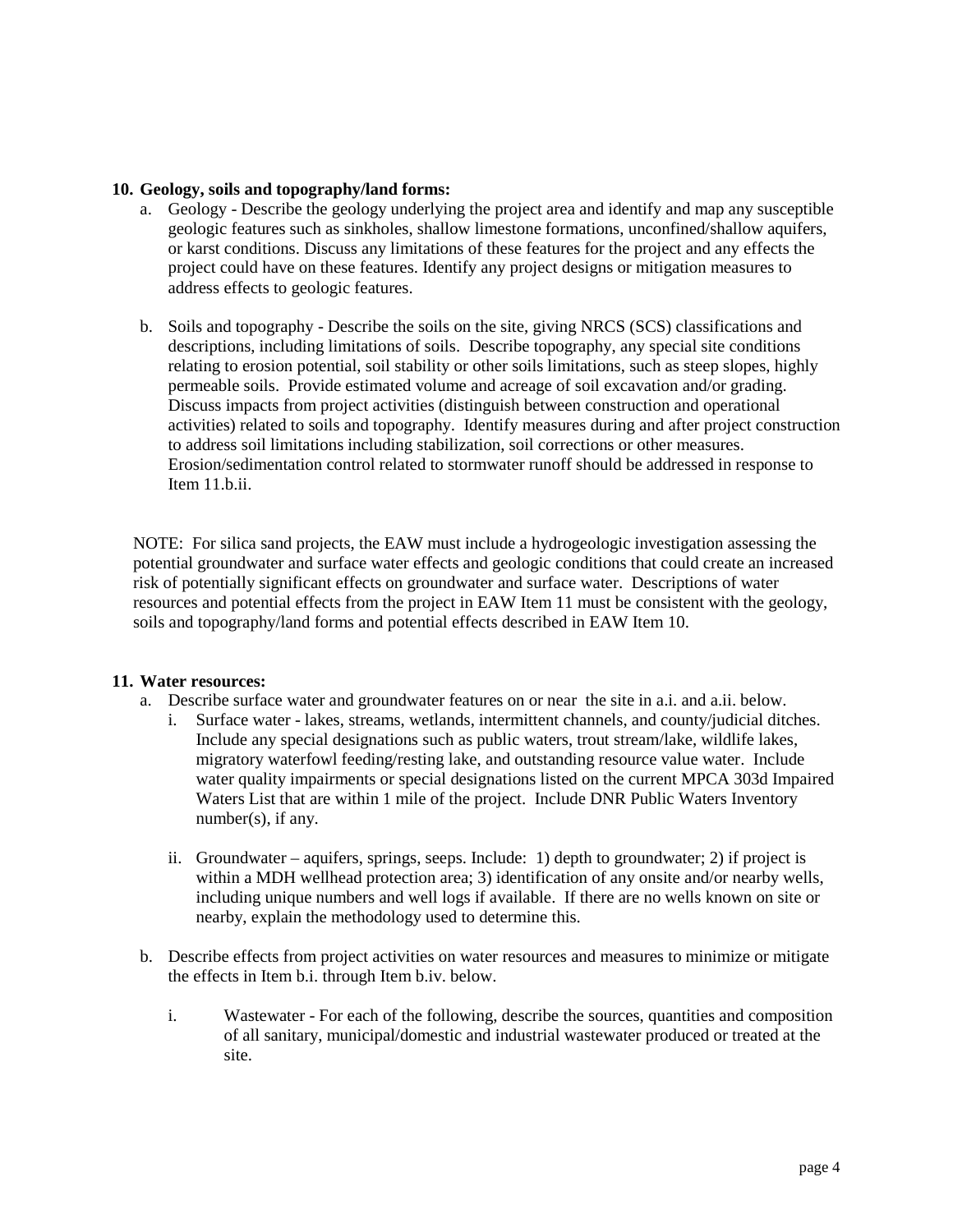- 1) If the wastewater discharge is to a publicly owned treatment facility, identify any pretreatment measures and the ability of the facility to handle the added water and waste loadings, including any effects on, or required expansion of, municipal wastewater infrastructure.
- 2) If the wastewater discharge is to a subsurface sewage treatment systems (SSTS), describe the system used, the design flow, and suitability of site conditions for such a system.
- 3) If the wastewater discharge is to surface water, identify the wastewater treatment methods and identify discharge points and proposed effluent limitations to mitigate impacts. Discuss any effects to surface or groundwater from wastewater discharges.
- ii. Stormwater Describe the quantity and quality of stormwater runoff at the site prior to and post construction. Include the routes and receiving water bodies for runoff from the site (major downstream water bodies as well as the immediate receiving waters). Discuss any environmental effects from stormwater discharges. Describe stormwater pollution prevention plans including temporary and permanent runoff controls and potential BMP site locations to manage or treat stormwater runoff. Identify specific erosion control, sedimentation control or stabilization measures to address soil limitations during and after project construction.
- iii. Water appropriation Describe if the project proposes to appropriate surface or groundwater (including dewatering). Describe the source, quantity, duration, use and purpose of the water use and if a DNR water appropriation permit is required. Describe any well abandonment. If connecting to an existing municipal water supply, identify the wells to be used as a water source and any effects on, or required expansion of, municipal water infrastructure. Discuss environmental effects from water appropriation, including an assessment of the water resources available for appropriation. Identify any measures to avoid, minimize, or mitigate environmental effects from the water appropriation.
- iv. Surface Waters
	- a) Wetlands Describe any anticipated physical effects or alterations to wetland features such as draining, filling, permanent inundation, dredging and vegetative removal. Discuss direct and indirect environmental effects from physical modification of wetlands, including the anticipated effects that any proposed wetland alterations may have to the host watershed. Identify measures to avoid (e.g., available alternatives that were considered), minimize, or mitigate environmental effects to wetlands. Discuss whether any required compensatory wetland mitigation for unavoidable wetland impacts will occur in the same minor or major watershed, and identify those probable locations.
	- b) Other surface waters- Describe any anticipated physical effects or alterations to surface water features (lakes, streams, ponds, intermittent channels, county/judicial ditches) such as draining, filling, permanent inundation, dredging, diking, stream diversion, impoundment, aquatic plant removal and riparian alteration. Discuss direct and indirect environmental effects from physical modification of water features. Identify measures to avoid, minimize, or mitigate environmental effects to surface water features, including in-water Best Management Practices that are proposed to avoid or minimize turbidity/sedimentation while physically altering the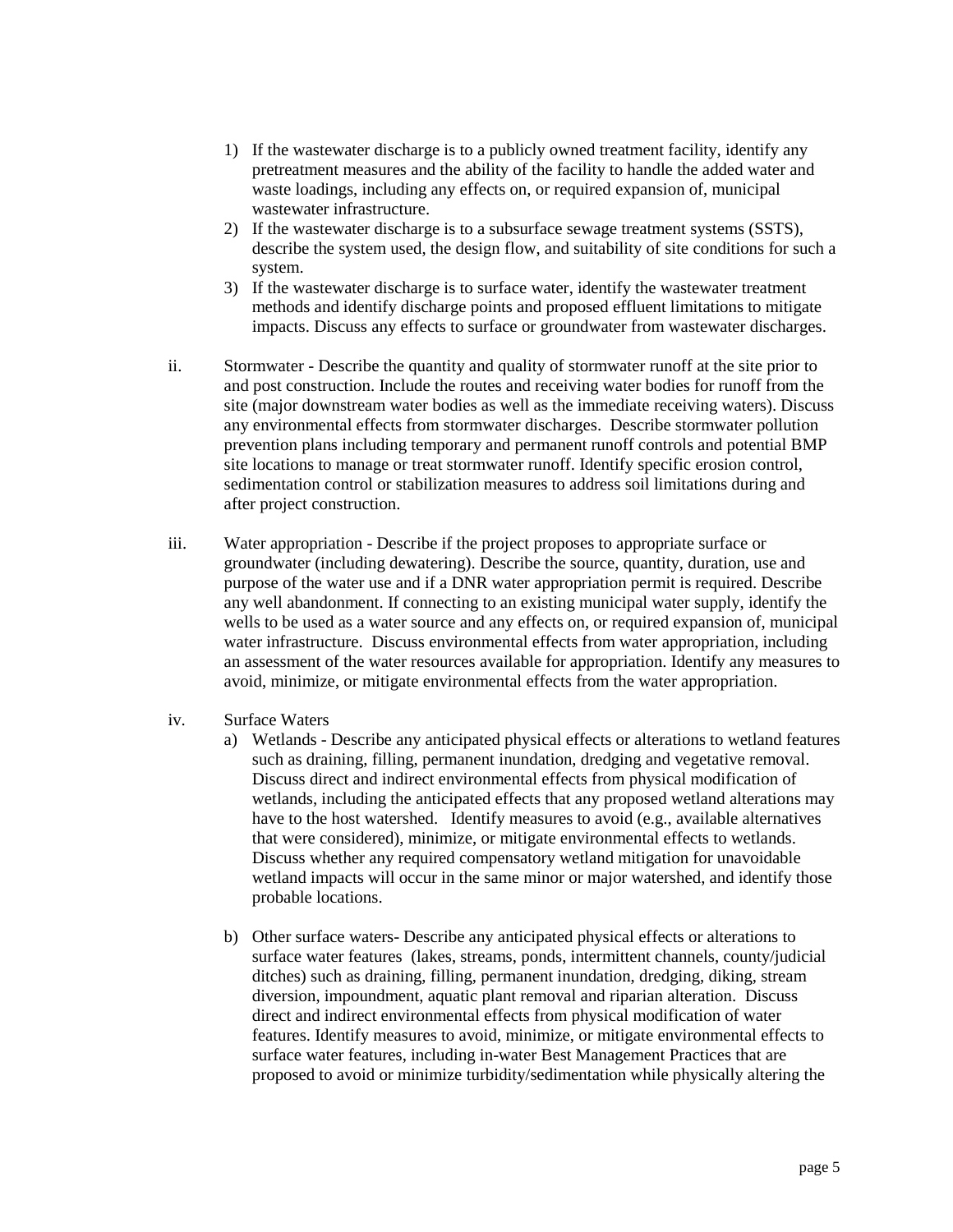water features. Discuss how the project will change the number or type of watercraft on any water body, including current and projected watercraft usage.

#### **12. Contamination/Hazardous Materials/Wastes:**

- a. Pre-project site conditions Describe existing contamination or potential environmental hazards on or in close proximity to the project site such as soil or ground water contamination, abandoned dumps, closed landfills, existing or abandoned storage tanks, and hazardous liquid or gas pipelines. Discuss any potential environmental effects from pre-project site conditions that would be caused or exacerbated by project construction and operation. Identify measures to avoid, minimize or mitigate adverse effects from existing contamination or potential environmental hazards. Include development of a Contingency Plan or Response Action Plan.
- b. Project related generation/storage of solid wastes Describe solid wastes generated/stored during construction and/or operation of the project. Indicate method of disposal. Discuss potential environmental effects from solid waste handling, storage and disposal. Identify measures to avoid, minimize or mitigate adverse effects from the generation/storage of solid waste including source reduction and recycling.
- c. Project related use/storage of hazardous materials Describe chemicals/hazardous materials used/stored during construction and/or operation of the project including method of storage. Indicate the number, location and size of any above or below ground tanks to store petroleum or other materials. Discuss potential environmental effects from accidental spill or release of hazardous materials. Identify measures to avoid, minimize or mitigate adverse effects from the use/storage of chemicals/hazardous materials including source reduction and recycling. Include development of a spill prevention plan.
- d. Project related generation/storage of hazardous wastes Describe hazardous wastes generated/stored during construction and/or operation of the project. Indicate method of disposal. Discuss potential environmental effects from hazardous waste handling, storage, and disposal. Identify measures to avoid, minimize or mitigate adverse effects from the generation/storage of hazardous waste including source reduction and recycling.

#### **13. Fish, wildlife, plant communities, and sensitive ecological resources (rare features):**

- a. Describe fish and wildlife resources as well as habitats and vegetation on or in near the site.
- b. Describe rare features such as state-listed (endangered, threatened or special concern) species, native plant communities, Minnesota County Biological Survey Sites of Biodiversity Significance, and other sensitive ecological resources on or within close proximity to the site. Provide the license agreement number (LA-\_\_\_\_) and/or correspondence number (ERDB \_\_\_\_\_\_\_\_\_\_\_\_\_) from which the data were obtained and attach the Natural Heritage letter from the DNR. Indicate if any additional habitat or species survey work has been conducted within the site and describe the results.
- c. Discuss how the identified fish, wildlife, plant communities, rare features and ecosystems may be affected by the project. Include a discussion on introduction and spread of invasive species from the project construction and operation. Separately discuss effects to known threatened and endangered species.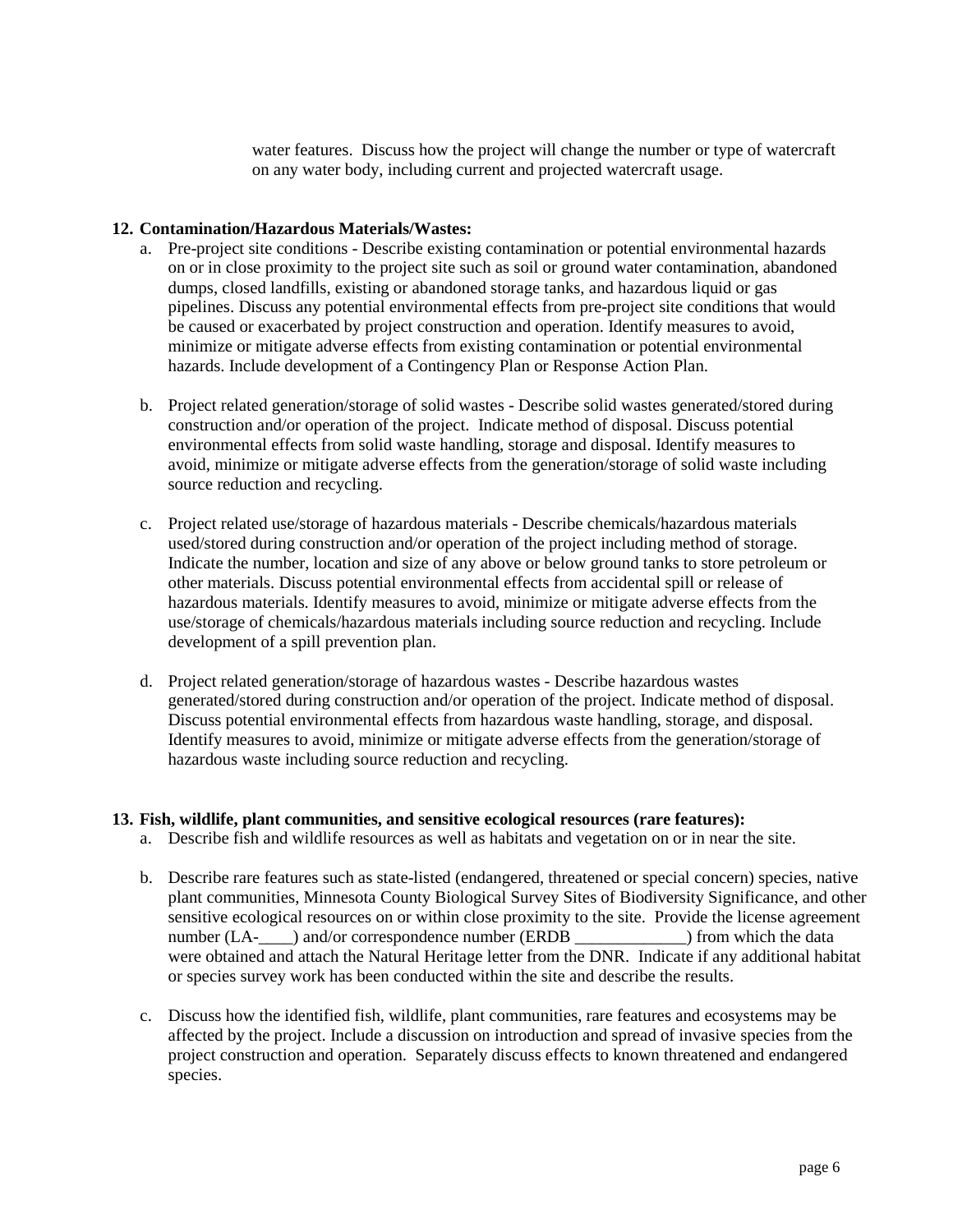d. Identify measures that will be taken to avoid, minimize, or mitigate adverse effects to fish, wildlife, plant communities, and sensitive ecological resources.

#### **14. Historic properties:**

Describe any historic structures, archeological sites, and/or traditional cultural properties on or in close proximity to the site. Include: 1) historic designations, 2) known artifact areas, and 3) architectural features. Attach letter received from the State Historic Preservation Office (SHPO). Discuss any anticipated effects to historic properties during project construction and operation. Identify measures that will be taken to avoid, minimize, or mitigate adverse effects to historic properties.

#### **15. Visual:**

Describe any scenic views or vistas on or near the project site. Describe any project related visual effects such as vapor plumes or glare from intense lights. Discuss the potential visual effects from the project. Identify any measures to avoid, minimize, or mitigate visual effects.

### **16. Air:**

- a. Stationary source emissions Describe the type, sources, quantities and compositions of any emissions from stationary sources such as boilers or exhaust stacks. Include any hazardous air pollutants, criteria pollutants, and any greenhouse gases. Discuss effects to air quality including any sensitive receptors, human health or applicable regulatory criteria. Include a discussion of any methods used assess the project's effect on air quality and the results of that assessment. Identify pollution control equipment and other measures that will be taken to avoid, minimize, or mitigate adverse effects from stationary source emissions.
- **b.** Vehicle emissions Describe the effect of the project's traffic generation on air emissions. Discuss the project's vehicle-related emissions effect on air quality. Identify measures (e.g. traffic operational improvements, diesel idling minimization plan) that will be taken to minimize or mitigate vehicle-related emissions.
- c. Dust and odors Describe sources, characteristics, duration, quantities, and intensity of dust and odors generated during project construction and operation. (Fugitive dust may be discussed under item 16a). Discuss the effect of dust and odors in the vicinity of the project including nearby sensitive receptors and quality of life. Identify measures that will be taken to minimize or mitigate the effects of dust and odors.

#### **17. Noise**

Describe sources, characteristics, duration, quantities, and intensity of noise generated during project construction and operation. Discuss the effect of noise in the vicinity of the project including 1) existing noise levels/sources in the area, 2) nearby sensitive receptors, 3) conformance to state noise standards, and 4) quality of life. Identify measures that will be taken to minimize or mitigate the effects of noise.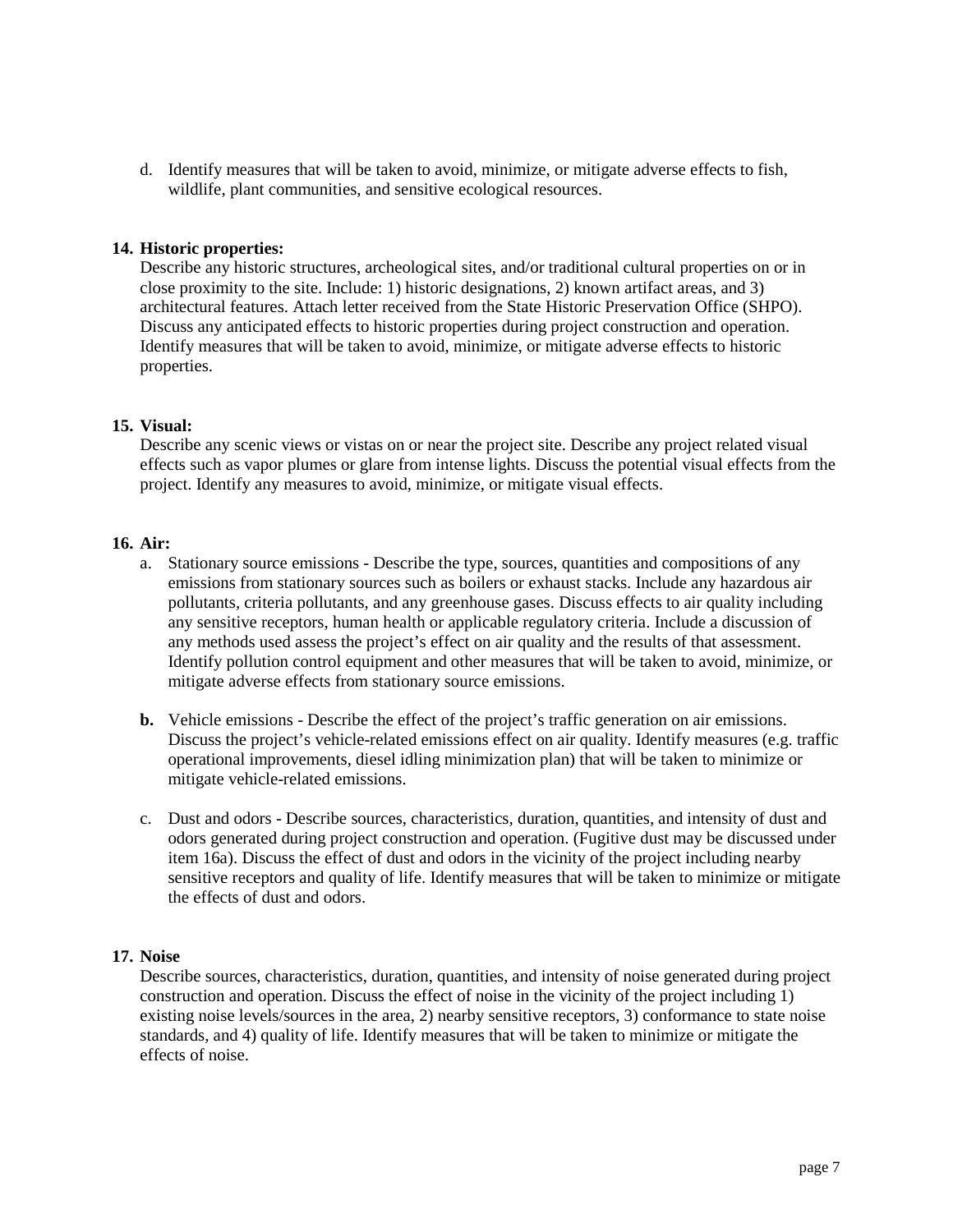#### **18. Transportation**

- a. Describe traffic-related aspects of project construction and operation. Include: 1) existing and proposed additional parking spaces, 2) estimated total average daily traffic generated, 3) estimated maximum peak hour traffic generated and time of occurrence, 4) indicate source of trip generation rates used in the estimates, and 5) availability of transit and/or other alternative transportation modes.
- b. Discuss the effect on traffic congestion on affected roads and describe any traffic improvements necessary. The analysis must discuss the project's impact on the regional transportation system. *If the peak hour traffic generated exceeds 250 vehicles or the total daily trips exceeds 2,500, a traffic impact study must be prepared as part of the EAW.* Use the format and procedures described in the Minnesota Department of Transportation's Access Management Manual, Chapter 5 *(available at: http://www.dot.state.mn.us/accessmanagement/resources.html)* or a similar local guidance,
- c. Identify measures that will be taken to minimize or mitigate project related transportation effects.
- **19. Cumulative potential effects:** (Preparers can leave this item blank if cumulative potential effects are addressed under the applicable EAW Items)
	- a. Describe the geographic scales and timeframes of the project related environmental effects that could combine with other environmental effects resulting in cumulative potential effects.
	- b. Describe any reasonably foreseeable future projects (for which a basis of expectation has been laid) that may interact with environmental effects of the proposed project within the geographic scales and timeframes identified above.
	- c. Discuss the nature of the cumulative potential effects and summarize any other available information relevant to determining whether there is potential for significant environmental effects due to these cumulative effects*.*
- **20. Other potential environmental effects:** If the project may cause any additional environmental effects not addressed by items 1 to 19, describe the effects here, discuss the how the environment will be affected, and identify measures that will be taken to minimize and mitigate these effects.